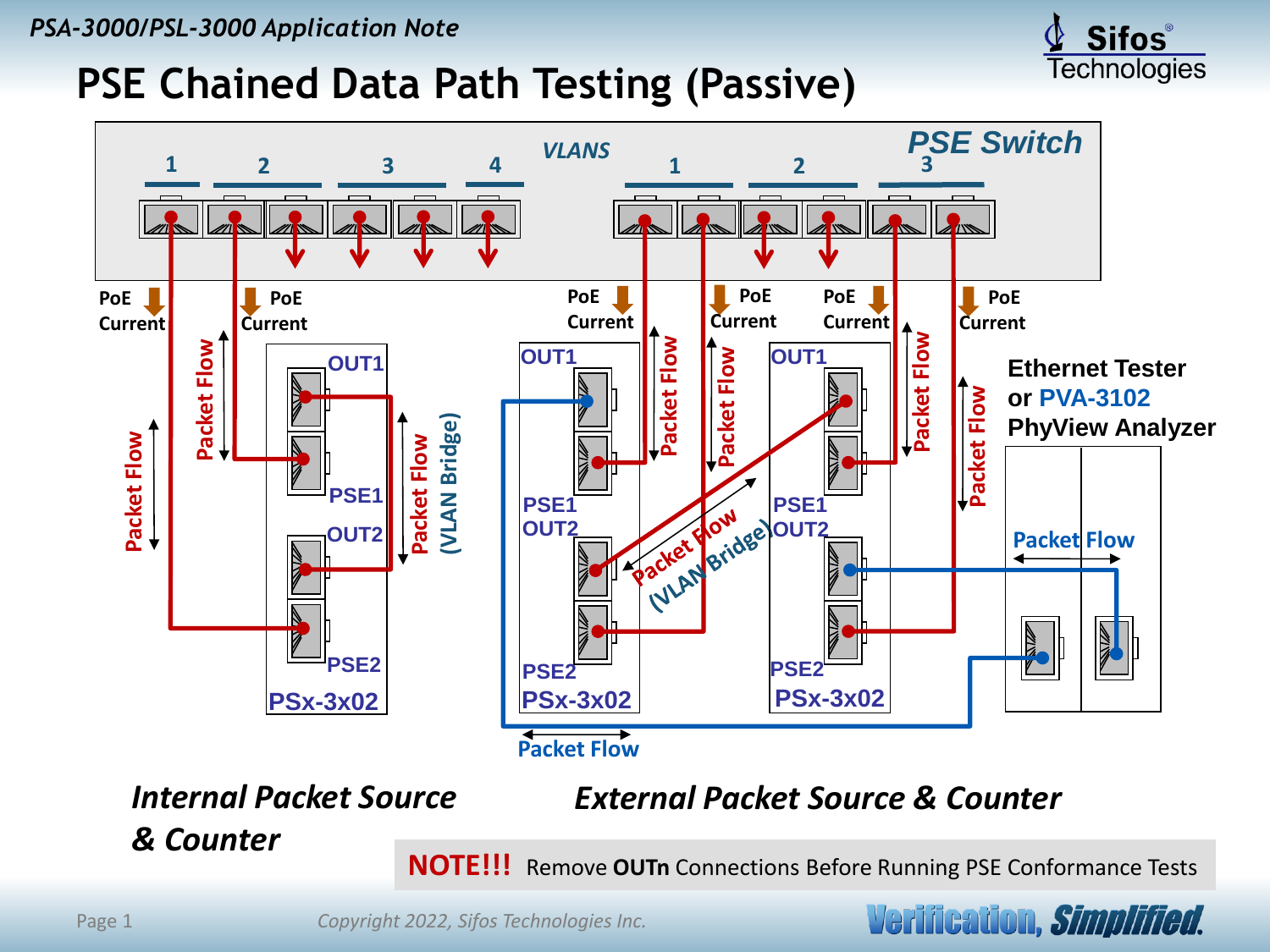## **PSE Chained Data Path Testing (Active)**



### *Internal Packet Source*

*& Counter*

**NOTE!!!** Remove **OUTn** Connections Before Running PSE Conformance Tests

Verification, *Simplified*.

**Sifos**® Technologies

Page 2 *Copyright 2022, Sifos Technologies Inc.*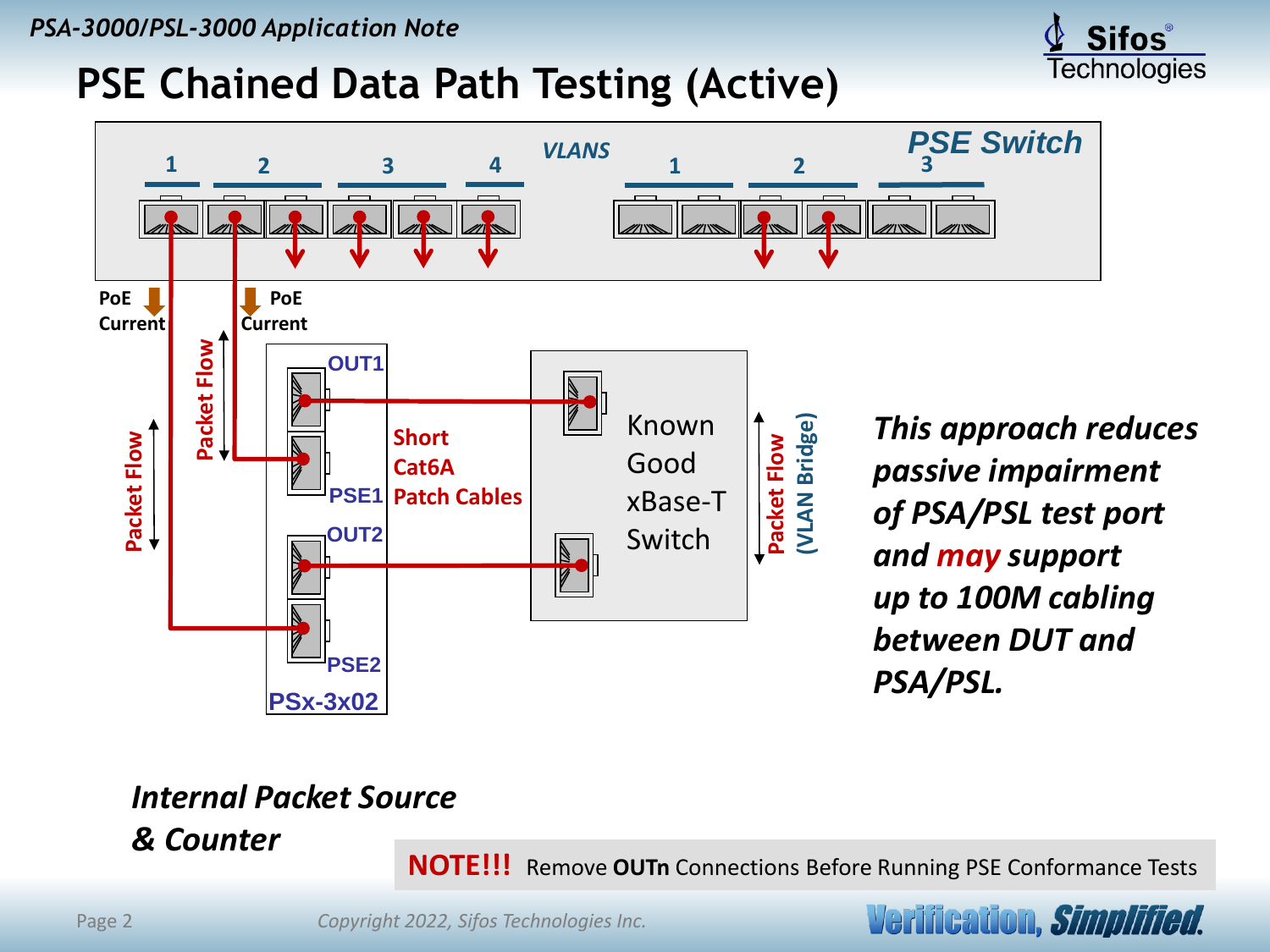*PSA-3000/PSL-3000 Application Note*

### **4-Pair PSE Chained Data Path Testing (Passive)**



Page 3 *Copyright 2022, Sifos Technologies Inc.*



**Sifos**® **Technologies**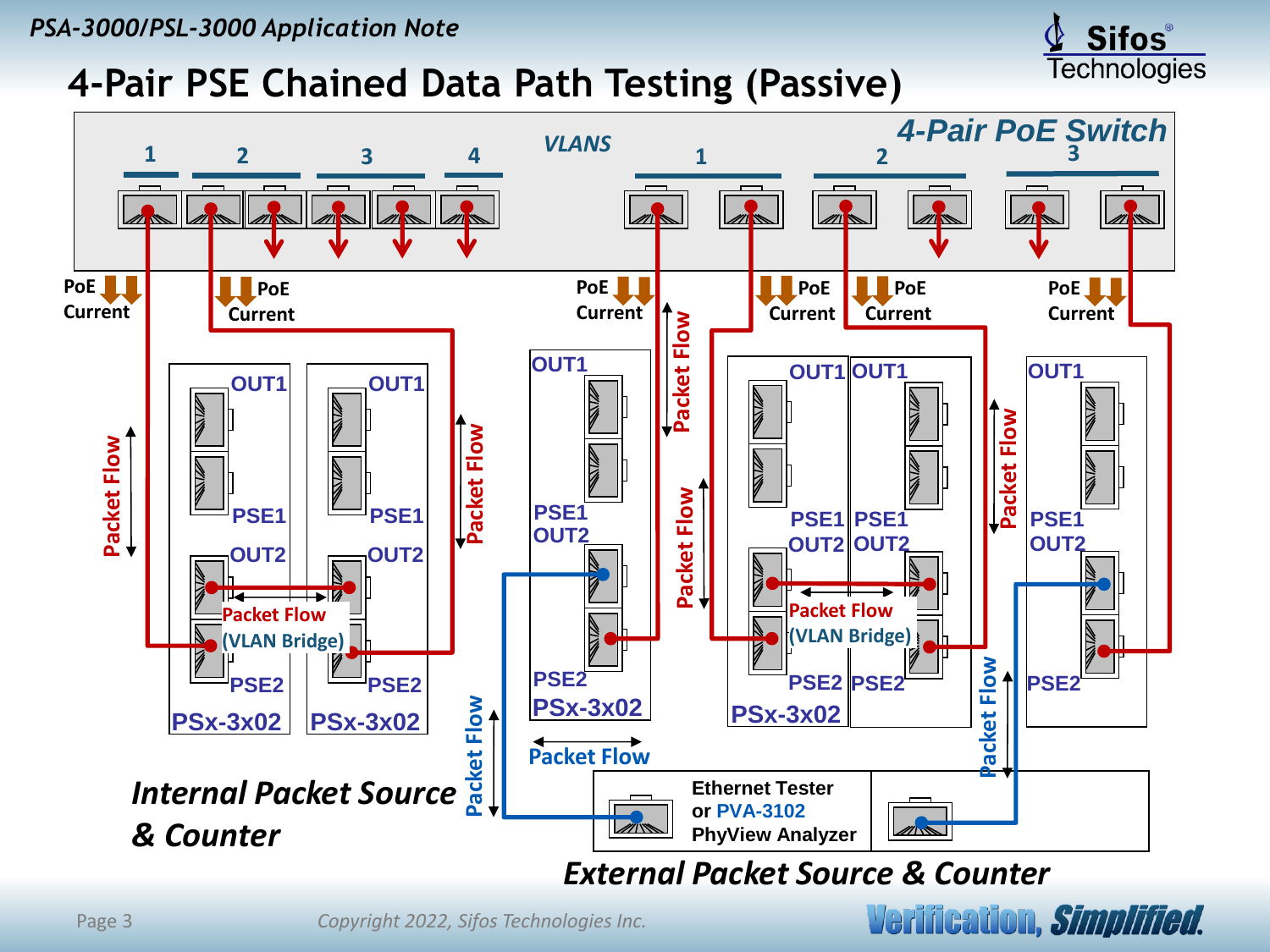## **4-Pair PSE Chained Data Path Testing (Active)**



#### *Internal Packet Source & Counter*

**Verification, Simplified.** 

**Sifos**® **Technologies**